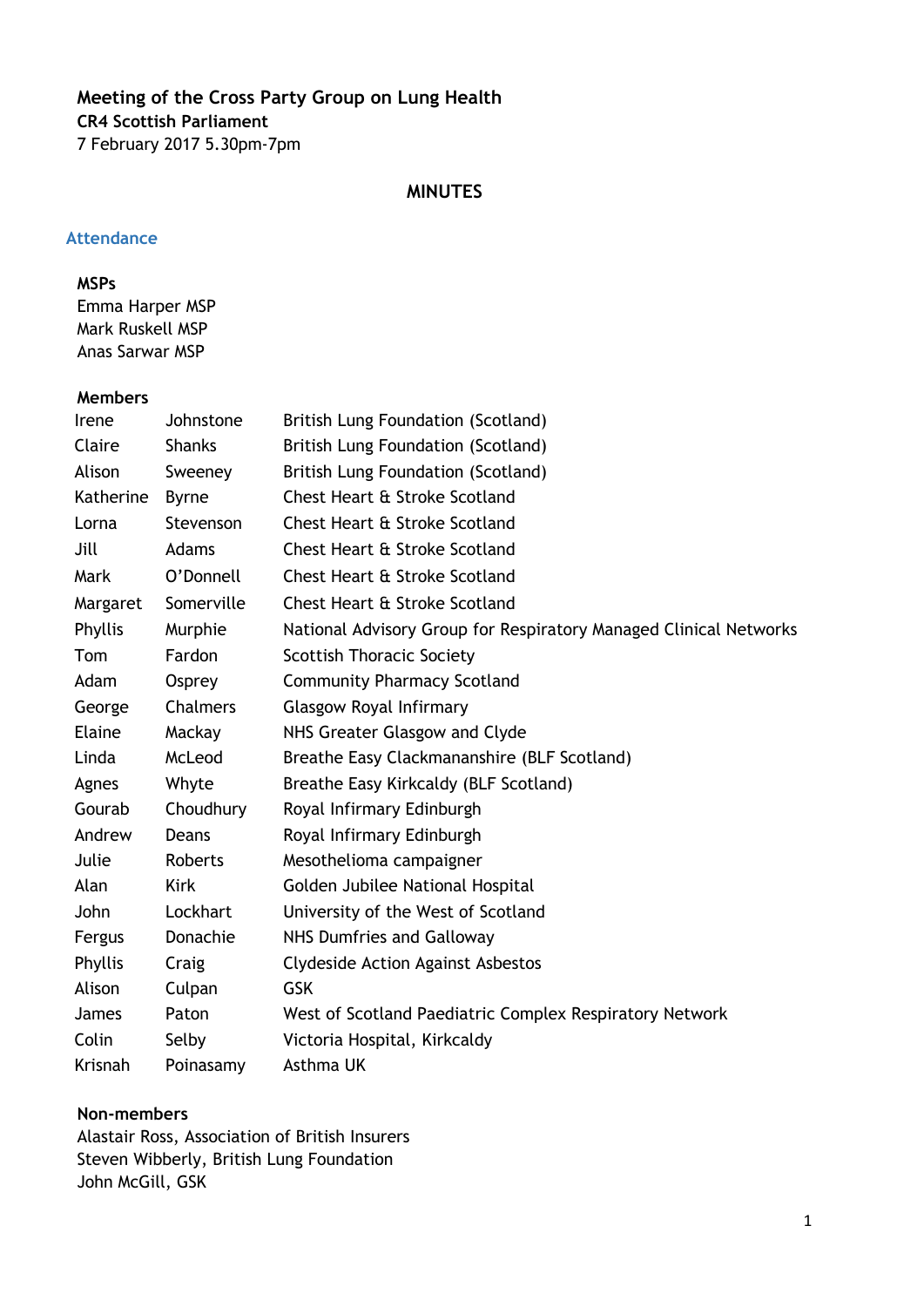### **1. Apologies**

### **Convener Emma Harper opened the meeting and noted apologies:**

- Allison Brisbane, ASH Scotland
- Alison Culpan, GSK (new member, John McGill here in her place)
- Gordon Thomson, Braveheart association

### **2. New members**

### **The Convener then introduced new members of the CPG:**

- **Dr Gourab Choudhury**, Consultant Respiratory Physician and COPD Clinical Lead at the Royal Infirmary Edinburgh (RIE)
- **Andrew Deans**, Senior research nurse, also from the RIE
- **Julie Roberts**, who has done a lot of campaign around mesothelioma (father and uncle died of meso)
- **Mr Alan Kirk**, Cardiothoracic Surgeon, Golden Jubilee National Hospital
- **Professor John Lockhart**, Director, Institute of Biomedical & Environmental Health Research (IBEHR), University of the West of Scotland
- **Dr Fergus Donachie**, a GP from NHS Dumfries and Galloway
- **Phyllis Craig**, CEO of Clydeside Action Against Asbestos
- **Alison Culpan**, Director External Affairs at GSK (John McGill in attendance)
- **Dr James Paton**, Lead Clinician from the West of Scotland Paediatric Complex Respiratory (WoSCoR) Network
- **Dr Colin Selby**, consultant in Respiratory Medicine at the Victoria Hospital in Kirkcaldy, and clinical lead of the Lung Cancer MCN

# **3. Minutes of last meeting**

### **Phyllis Murphie requested that the minutes from the meeting on 1st November 2016 be amended as follows:**

On page 3, to change *"A draft National Respiratory Quality Improvement Plan has been developed by Phyllis Murphie and Iain Small."* to *"A draft National Respiratory Quality Improvement Plan has been developed by the National Advisory Group for Respiratory Managed Clinical Networks."*

Members agreed that the Secretariat would make the change.

### **4. Updates since last meeting**

### **Recognition of awards bestowed upon two members**:

- **Linda McLeod:** Linda, who has chaired Breathe Easy Clackmannanshire since it was set up in 2010, has received a **British Citizen Award (BCA)**.
- **Agnes Whyte:** Agnes, who chairs Breathe Easy Kirkcaldy, is due to attend Buckingham Palace to become a **Member of the British Empire (MBE)**.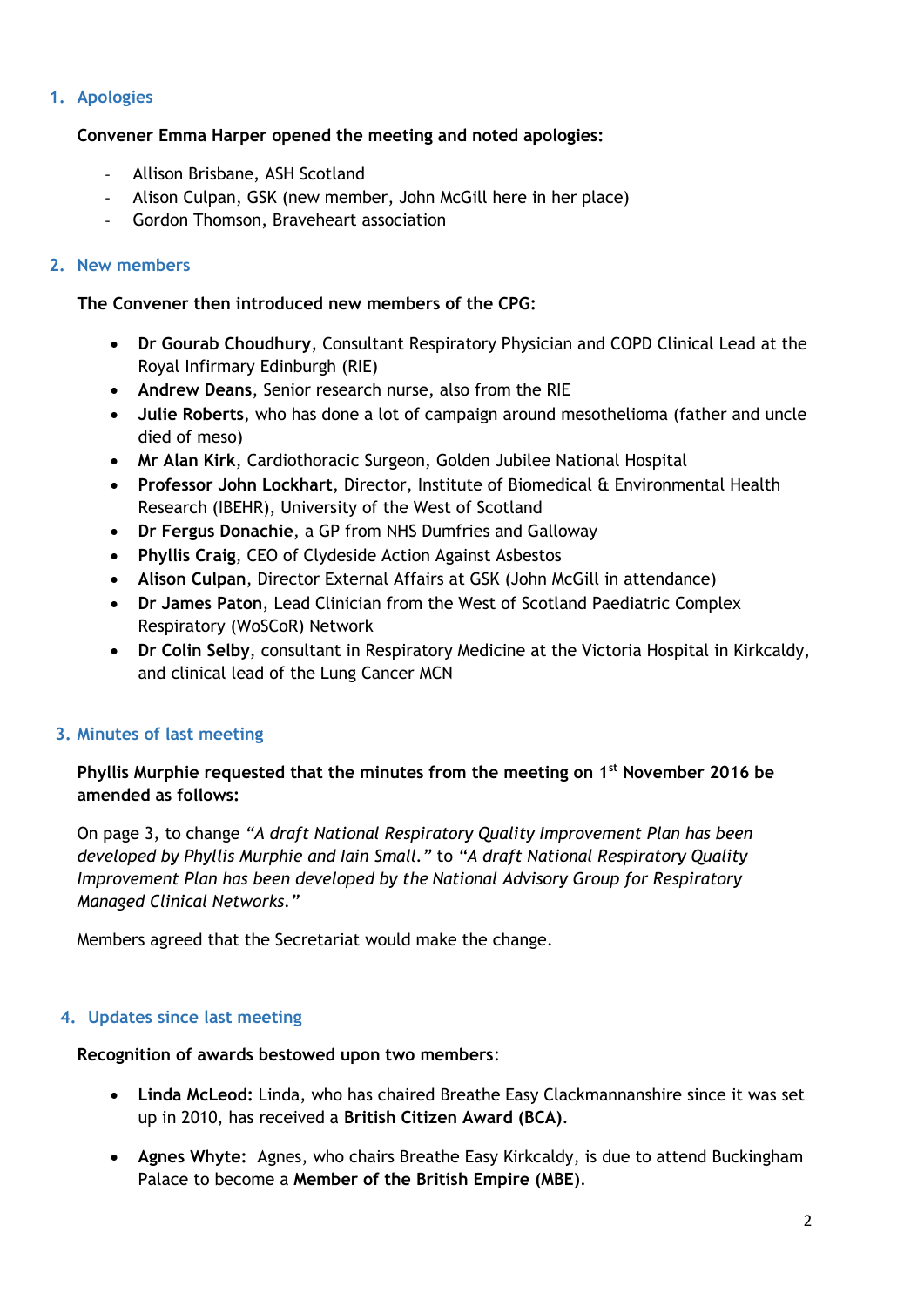**The Convener then handed over to Irene Johnstone (IJ) to update the group on other relevant developments since the last meeting in November, which included:**

- Official approval and registration of the CPG by the Standards, Procedures and Public Appointments Committee
- A series of questions around lung health raised in Parliament on the following topics:
	- o Chronic Obstructive Pulmonary Disease;
	- o The slow pace of decline in smoking in Scotland's most deprived areas;
	- $\circ$  The role of the Scottish Government to improve awareness, availability of screening and prevention in the diagnosis of lung disease;
	- $\circ$  Reducing the impact of air pollution on health inequalities;
	- $\circ$  The need for a dedicated, government led respiratory task force and a national plan for improving Scotland Lung Health.
- IJ highlighted the already evident impact of having a dedicated CPG in helping to raise the profile of lung disease in Parliament via parliamentary questions.
- A debate on mesothelioma in December, led by Kezia Dugdale, supported by CPG members
- The public launch of the Smoking in Cars Bill in December, which makes it now illegal for anyone to smoke in a car with children present.

### **Members were then invited to update the group on anything else they thought relevant:**

- Professor John Lockhart (JL) updated members on a research project on COPD that he is taking part in. It is a five-year project looking at COPD in the south of Scotland, Northern Ireland and the Republic of Ireland. The research is a collaborative effort between Dundalk Institute of Technology (DkIT), Queen's University Belfast (QUB) and University of the West of Scotland (UWS), to deliver the 'BREATH' (Border and Regions Airways Training Hub) project. INTERREG funding of €7.7 million has been awarded for the project.
- Dr James Paton (JP) raised concerns that the Case for Change paper, developed by the secretariat and shared with the group, was lacking in reference to and focus on children and paediatrics. The Convener agreed the importance of paediatrics was not conveyed in the paper, and the secretariat would work with Dr Paton to improve the Case for Change paper.

# **5. Topic Discussion – Prevention and Protection**

The Convener reminded members that at the first meeting in November it was decided that future meetings should have a thematic focus, rather than looking at specific disease areas. The four themes we identified were:

- Prevention and Protection
- Efficiency and Equity of Service Provision
- Service Coordination and Research
- Digital Optimisation, Informatics and Data.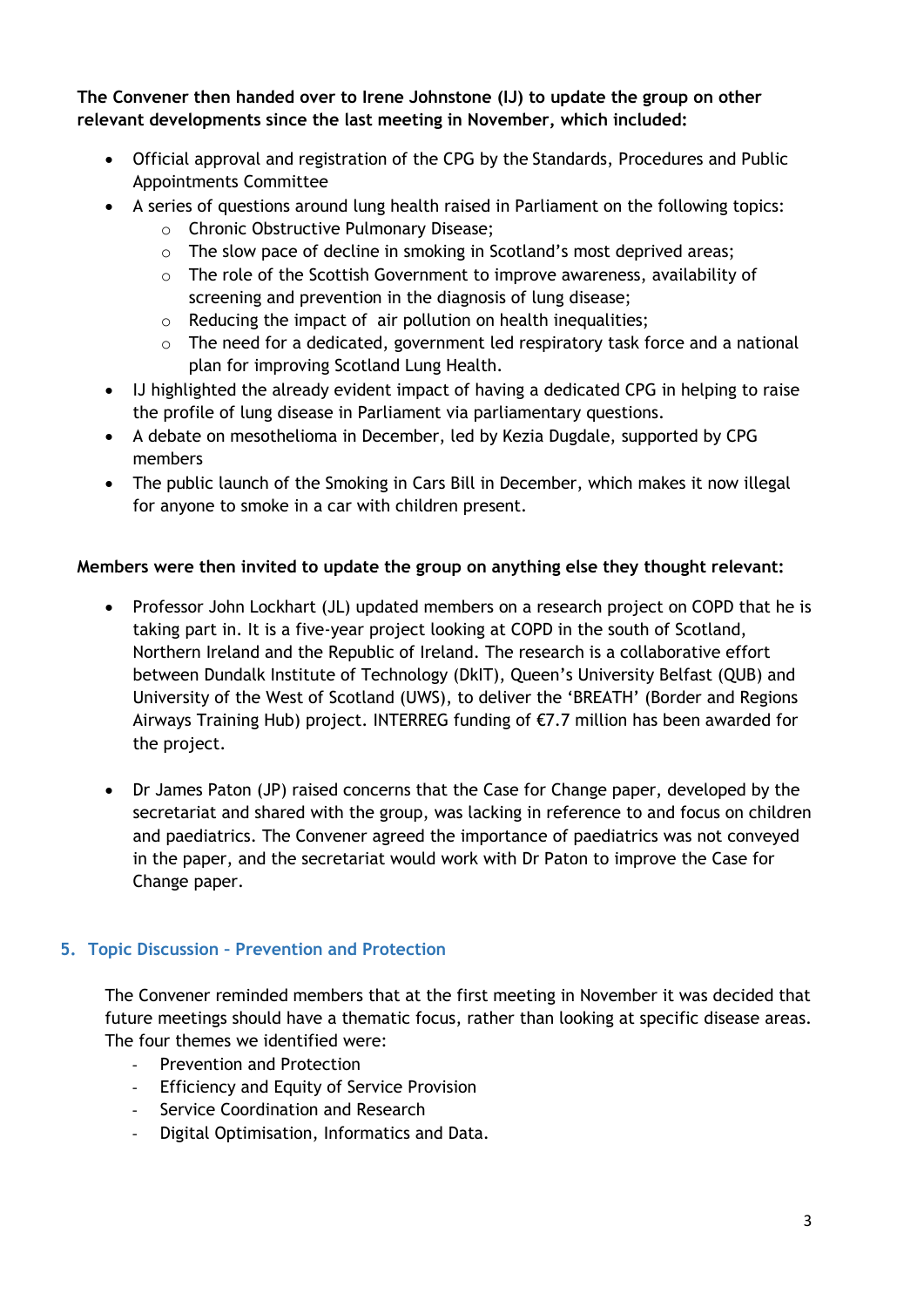As such, the topic for this meeting was 'Prevention and Protection.' The Convener informed members that there are nearly a million people living with lung disease In Scotland and this includes nearly 72,000 children living with asthma. Scotland also has some of the highest rates of rare diseases caused by inhaling dusts and chemicals in the workplace. But Scotland has no occupational lung health centre to tackle these. So it is right that this group, under the theme of Prevention and Protection, consider issues around exposure to harmful substances.

The Convener introduced the speaker, Dr Tom Fardon, consultant Physician in Respiratory and General Internal Medicine at NHS Tayside, and Secretary for the Scottish Thoracic Society.

# **Dr Fardon delivered his presentation, which covered the following:**

## **Occupational Health**

- Dr Fardon disclosed a list of pharmaceutical companies he has previously worked with, advised and received funding from.
- There are a number of occupational lung diseases, including occupational asthma, workplace aggravated asthma, Reactive Airways Dysfunction Syndrome, pneumoconiosis, and hypersensitivity pneumonitis. Occupational and workplace aggravated asthma place a notable burden on the health service, employees and employers, yet is widely underreported.
- High risk occupations include baking, spray painting, farming, wood and metal work, food processing, health and dental care, chemical processing and textile manufacturing.
- Guidelines from the British Occupational Health Research Foundation (BOHRF) are lacking and out-of-date. Research suggests that clinicians are failing to always accurately recognise and diagnose occupational lung disease in 50% of cases. The symptoms are life-long, but because people are presenting and being diagnosed late, this often leads to loss of earnings and/or employment.
- NHS Scotland is currently unable to deliver a Gold Standard Test for occupational asthma due to a lack of trained health care professionals.
- The Oasys computer programme is a free award-winning program that plots and interprets serial peak expiratory flow (PEF) readings of patients suspected of having occupational asthma. However, currently there is no funding to train people in proper use of Oasys, so this valuable resource is currently inaccessible.
- Service provision varies widely across employers, with employees in smaller companies more likely to be at risk from poor occupational health protection and services. Dr Fardon explained that, as a result of this, these employees would often end up with no choice but to quit their jobs.
- Four clinicians in Scotland are currently leading the charge in terms of occupational lung health:
	- o Peter Reid, Edinburgh
	- o Graham Devereaux, Aberdeen
	- o Tom Fardon, Dundee
	- o Ken Anderson, Ayrshire
- Peter Reid and Dr Fardon are of the opinion that occupational lung health has been left "rudderless" since Anthony Seaton and John Ayres left the profession/retired.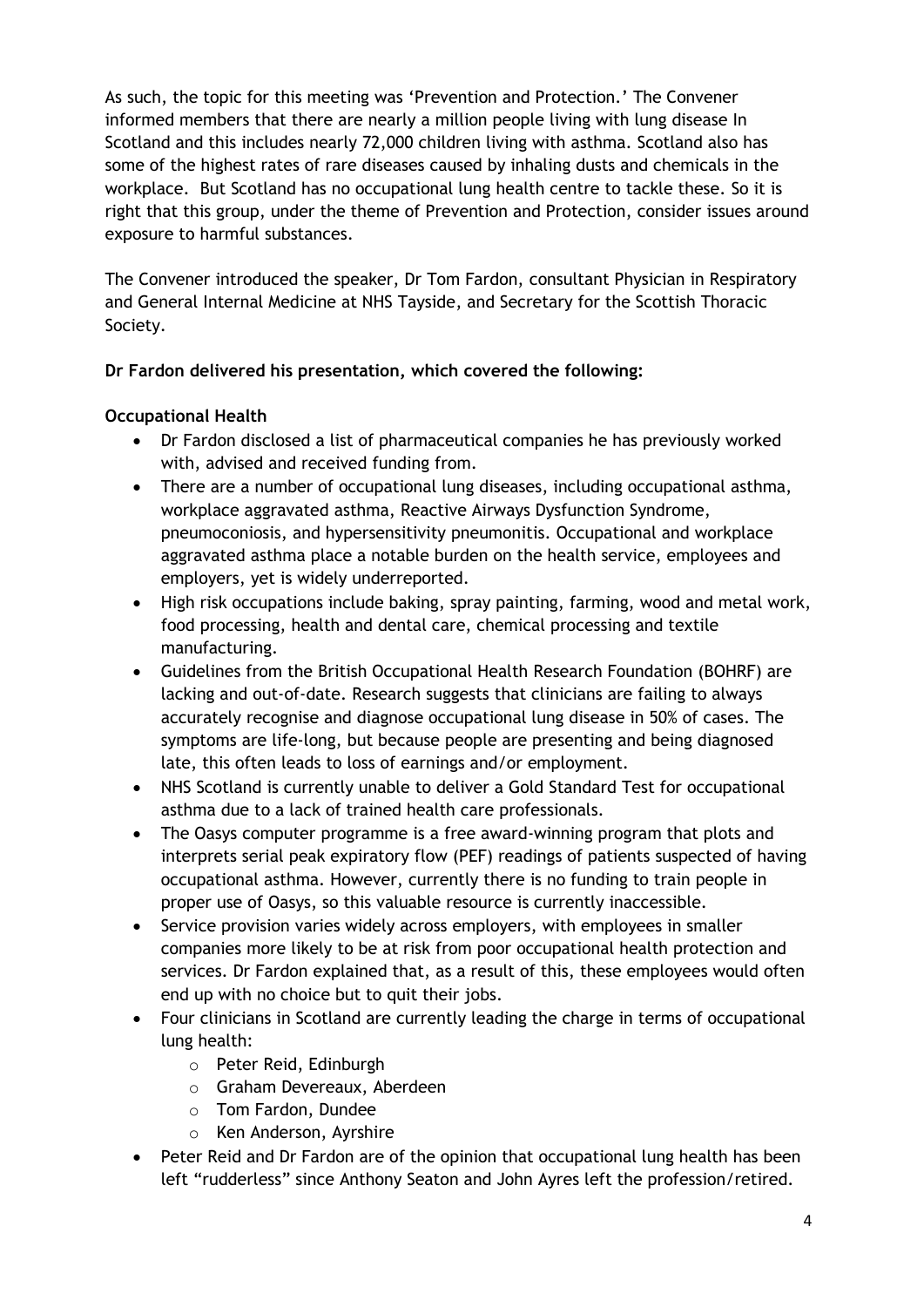- There is currently no occupational health officer, national interest group or network in Scotland, despite efforts made in previous years to establish one.
- Dr Fardon's "wishlist" to improve occupational lung health in Scotland would include:
	- o OASYS fully funded across Scotland
	- o Institute of Occupational Medicine Involvement
	- o Regional experts
	- o National Multi-Disciplinary Team
	- o Immunology input
	- o Group of Occupational Respiratory Disease Specialists (GoRDS) input.

# **Environmental lung health (in children)**

- Dr Fardon spoke about two causes/contributors of poor lung health in children: mould/spores in damp homes, and diesel fumes from transport.
- The burden of childhood asthma and other lung conditions far outweighs that of occupational health, and has a profound impact on adult lung health. There is an emerging evidence base to support this.
- Research showed the measurable positive effects on people's health of the smoking indoors ban, which Scotland led the way on. Dr Fardon argued that Scotland can and should also take the lead in tackling air quality and mould/fungal issues that affect children.
- WHO research has concluded that diesel fumes are carcinogenic, linked to an increased risk of lung cancer and possibly bladder cancer.
- Over 100k children attend schools in Edinburgh, Falkirk and Rutherglen, which have all been identified as areas with illegal and unsafe levels of NO2. An FOI request by the British Lung Foundation found that only 3 schools in these areas have pollution monitors.
- Child poverty, which currently affects more than 1 in 5 children in Scotland, is clearly linked with lower health outcomes, including chronic illness.
- There is a substantial body of evidence and numerous groups dedicated to researching/tackling mould-related asthma and lung conditions.
- In Scotland, there is no national network or centre for mould/fungus related disease, and there are limited testing facilities and treatment options.
- Dr Fardon and his colleagues feel there is a cluster of people working in Scotland on these issues, but there is no support for them.
- Dr Fardon is regularly asked to provide support to legal cases involving damp homes, but it is very difficult to prove that a person's lung condition has been caused or worsened by their living conditions, because of the lack of testing.

# **Conclusion**

- **Occupational lung disease is common** 
	- $\circ$  Inequality for those not in large companies
	- o No OASYS funding, or challenge testing
- **Environmental lung disease is under-reported**
	- o Diesel fumes are an emerging threat
	- o Particulate matter and NO2 levels are particularly high in Scotland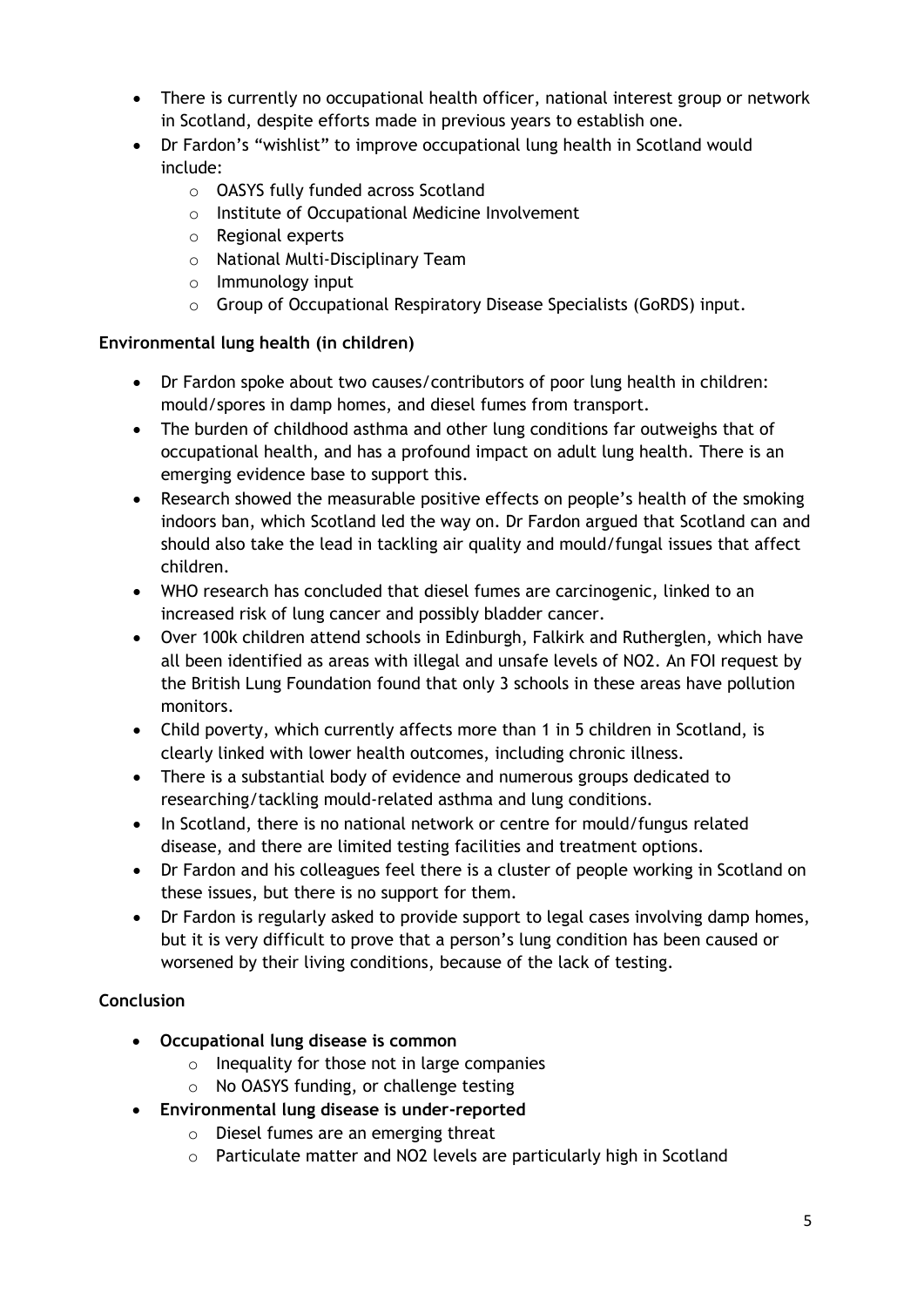- o Mouldy homes and schools present a real threat to children and adults with asthma
- o No access to fungal lung disease expertise in Scotland

**Co-convener Mark Ruskell opened to the floor for questions and debate. Some key issues raised included:**

- **Gourab Choudhury** believes there needs to be increased awareness in primary care of occupational and environmental lung disease, and suggested some sort of "snapshot" audit of asthma in primary care.
- **Colin Selby** agrees that Oasys should be funded, arguing that much less valuable resources are currently receiving funding instead. James Paton added that perhaps a national competition could be run to design an Oasys app for mobile/tablet use.
- **Andrew Deans** was curious what involvement industry and pharma has in occupational health. Dr Fardon said that there was no interest or research that he was aware of – the numbers of cases are relatively small and treatment is the same.
- **Phyllis Murphie** asked about the role of Public Health in addressing these issues, but Dr Fardon pointed out that Public Health is one of the most underfunded and therefore stretched departments.
- **Steven Wibberly** was interested in the challenges around smaller companies and the prevention of occupational lung disease. Dr Fardon explained that smaller companies may not even have occupational health contracts and even though health and safety regulations are in place, it clearly isn't enough. Dr Fardon is unsure of the solution, though perhaps legislation could be a way forward?
- Dr Fardon reiterated that better awareness of occupational lung disease is key here, stating that "one person's diagnosis is another's prevention".
- **James Paton** wanted to know what the government is doing to improve the current housing stock in light of all the evidence that shows that dry housing results in a marked improvement in lung health. Just as epidemiological evidence led to policy change for smoking indoors, so should such evidence lead to change in housing policy.
- **Mark Ruskell** wanted to know how the issue of damp housing varies across tenures, ie. Is the problem greatest in social, private or owner-occupied housing?
- **Anas Sarwar** said that damp housing a real problem in his constituency, particularly in the private rented sector, despite improvements in social housing and some provisions in the Housing Act aimed at improving private and owner-occupied housing.
- **Irene Johnstone** reminded members that this group could be the vehicle through which to raise these issues. Anas suggested that members raise questions about damp housing directly with the housing minister. Emma Harper said she could raise air quality issues with the sub-committee on air quality on which she sits.
- **Mark O'Donnell** suggested looking at joint meetings with other CPGs with cross-cutting issues relevant to the Lung Health CPG, for example, the CPG for Improving Scotland's Health: 2021 and beyond.
- Mark also reminded members that the battle against smoking has not yet been won and work still needs to continue on that. George Chalmers added that people with lung disease often feel they are to blame for their illness, which inhibits their engagement with health services.
- **Colin Selby** asked what political appetite there is for vehicular bans in cities to improve air quality. Emma Harper updated the group of the work of the Environment, Climate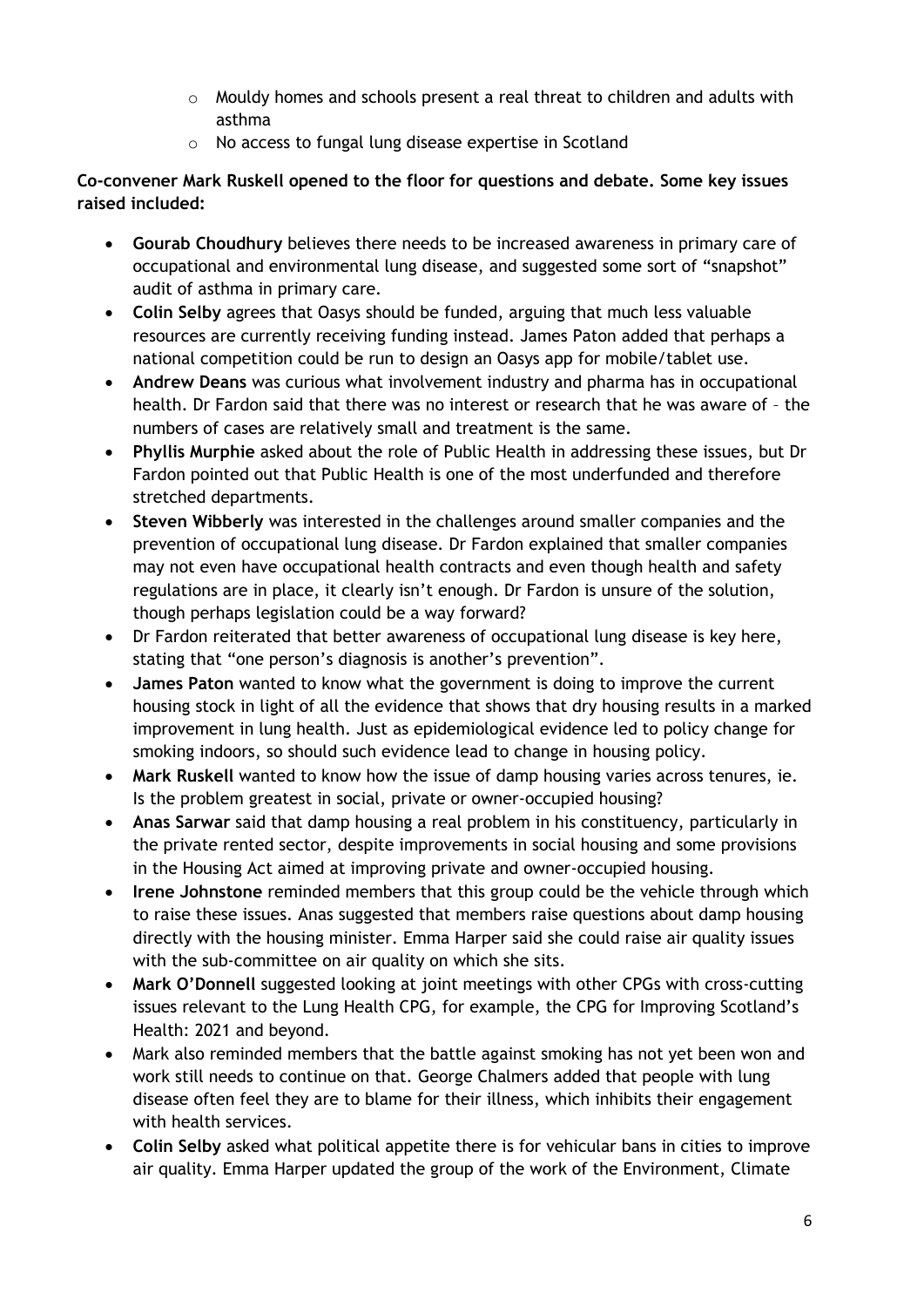Change and Land Reform Committee, saying that options for vehicular bans, low emission zones etc are being looked at currently. **Mark Ruskell** updated members of his planned private members bill to introduce 20mph speed zones as a means of improving air quality.

- **Linda McLeod** said there was a real problem in her area of cars sitting outside school gates with their engines running**. Julie Roberts** suggested that Transport Scotland should embark on a public awareness campaign on air quality.
- **Phyllis Craig** informed members that a bill on asbestos that has been in the pipeline for some time is again being looked at by MSPs and government.

## **6. Next Steps**

- Members agreed with the Convener that the joint-Secretariat would draw up the minutes and key points of the meeting and share with members as soon as possible.
- Over the coming weeks the group would look at tabling parliamentary questions on the key issues raised, co-ordinated by the joint-Secretariat.
- The Convener agreed to explore options for sharing the Case for Change with key decision-makers, including the Cabinet Secretary for Health and Sport, as well as looking at possible events that could be hosted by the CPG after the summer recess.

## **7. Proposal for meeting schedule and topic discussions**

- **Next meeting – May 30th** to discuss Efficiency and Equity of service provision, including cost effectiveness of non-pharma interventions such as pulmonary rehabilitation. Views to be sought from members on this.
- **September/October** Coordination and Consistency *(exact wording subject to change)*
- Members agreed to invite the authors of the Welsh strategic respiratory plan to a future meeting in order to learn from their experience.
- Members were keen to pursue the Convener's suggestion that the group host a parliamentary event and hopefully a debate to tie in with World COPD Day in November.

# **8. AOB**

- Jill Adams (CHSS) notified members that a piece of research in collaboration with Scottish Pulmonary Rehabilitation Action Group on pulmonary rehabilitation will be published soon and suggested the findings should be presented at a future meeting.
- Mark Ruskell informed members that a consultation on his private members bill on 20mph zones will be launched over the coming weeks.

## **9. Close**

### **Convener Emma Harper closed the meeting.**

*Joint-Secretariat provided by British Lung Foundation Scotland and Chest Heart & Stroke Scotland:*

Katherine Byrne **Claire Shanks**